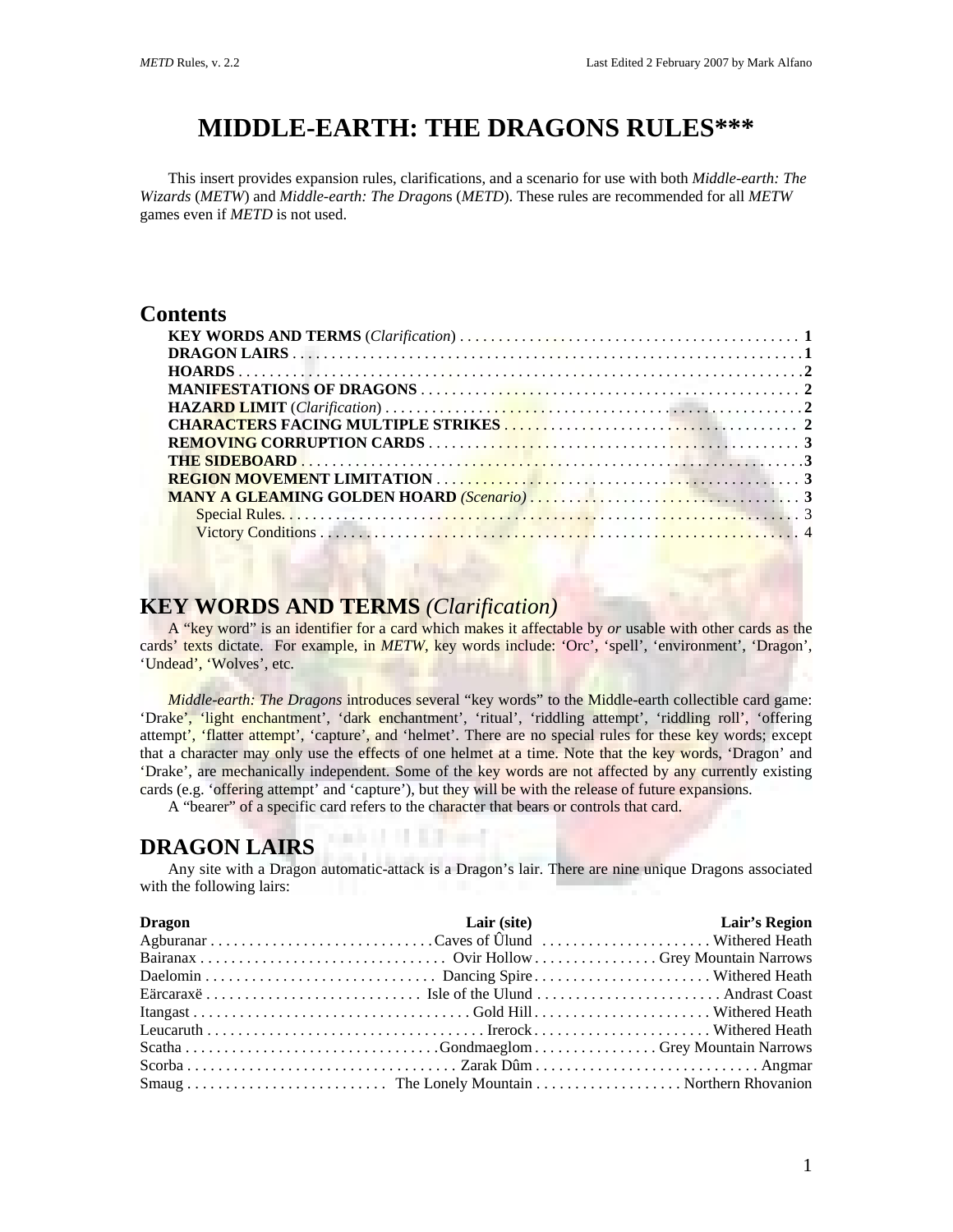## **HOARDS**

Certain items are *hoard items*. Such an item may only be played at a site that contains a hoard. Each site which had a Dragon automatic-attack at the beginning of the turn contains a hoard.<sup>[1](#page-1-0)</sup> A hoard minor item may not be included with a starting company, and may not be played at a site that does not contain a hoard.

**Example:** you can not play a hoard minor item at Wellinghall after successfully influencing the *Ents of Fangorn* like you can with a normal minor item. Wellinghall does not contain a hoard.

### **MANIFESTATIONS OF DRAGONS**

Each of the nine unique Dragons (see above) has three different *manifestations*:

- **Basic** In this manifestation a Dragon is in his standard active mode. Each of these manifestations is represented by a standard creature card (e.g. the cards for Smaug, Agburanar, Daelomin, and Leucaruth from *METW*).
- **Ahunt**  In this manifestation a Dragon is considered to be hunting in a wide range of regions. Each of these manifestations is represented by a hazard long-event that will attack any company moving in a given set of regions (e.g. *Smaug Ahunt* normally causes an attack against any company moving in Withered Heath, Northern Rhovanion, Iron Hills, and/or Grey Mountain Narrows).
- **At Home**  In this manifestation a Dragon is considered to be resident in his lair. Each of these manifestations is represented by a hazard permanent-event that gives its lair an additional automaticattack and causes certain other global effects (e.g. *Scorba At Home* gives Zarak Dûm an additional automatic-attack and each major item gives an additional corruption point).

Different manifestations of the same Dragon may be in play at the same time. The fact that each manifestation is unique unto itself does not preclude the other manifestations.

Only your opponent can receive marshalling points from defeating a manifestation of a Dragon that you played. If you defeat a Dragon manifestation that you played, it is removed from the game and no one receives its marshalling points.

If at any time an attack from a manifestation of a unique Dragon is defeated or if the manifestation is otherwise removed from the game:

- All existing manifestations in play of the same Dragon are removed from the game.
- No further manifestations of the same Dragon may be played.
- The Dragon's lair no longer has an automatic-attack.

**Example:** You have played *Smaug at Home* and *Smaug Ahunt* (both are still in play). Then you play *Dragon's Desolation* and *Smaug* on one of your opponent's companies at Weathertop. Your opponent plays *Old Thrush*, rolls lucky, and defeats *Smaug*. He gets 5 MPs from defeating *Smaug* **and** *Smaug*, *Smaug at Home*, and *Smaug Ahunt* are all removed from play **and** The Lonely Mountain (Smaug's lair) no longer has an automatic-attack.

If, instead, one of your own companies had gone to The Lonely Mountain and defeated *Smaug at Home*, you would not receive the 5 MPs.

### **HAZARD LIMIT** *(Clarification)*

 $\overline{a}$ 

The base hazard limit is determined (i.e. set) simultaneously at the moment a company reveals its new site or otherwise announces it is beginning its movement/hazard phase. Any cards which modify a company's hazard limit played prior to this point are then immediately applied to the company's base hazard limit in the order chosen by the player controlling the company. With such modifications established, any cards played after this point are interpreted in the order they are resolved. Any effects which modify the hazard limit against a company during its site phase are ignored. Any reduction in the hazard limit during a movement/hazard phase does not affect cards already announced and played.

<span id="page-1-0"></span><sup>1</sup> **NOTE: This rule does not appear as listed here in the rules insert with the booster packs. This rule is correct and should be considered as though it were printed in the rules insert.**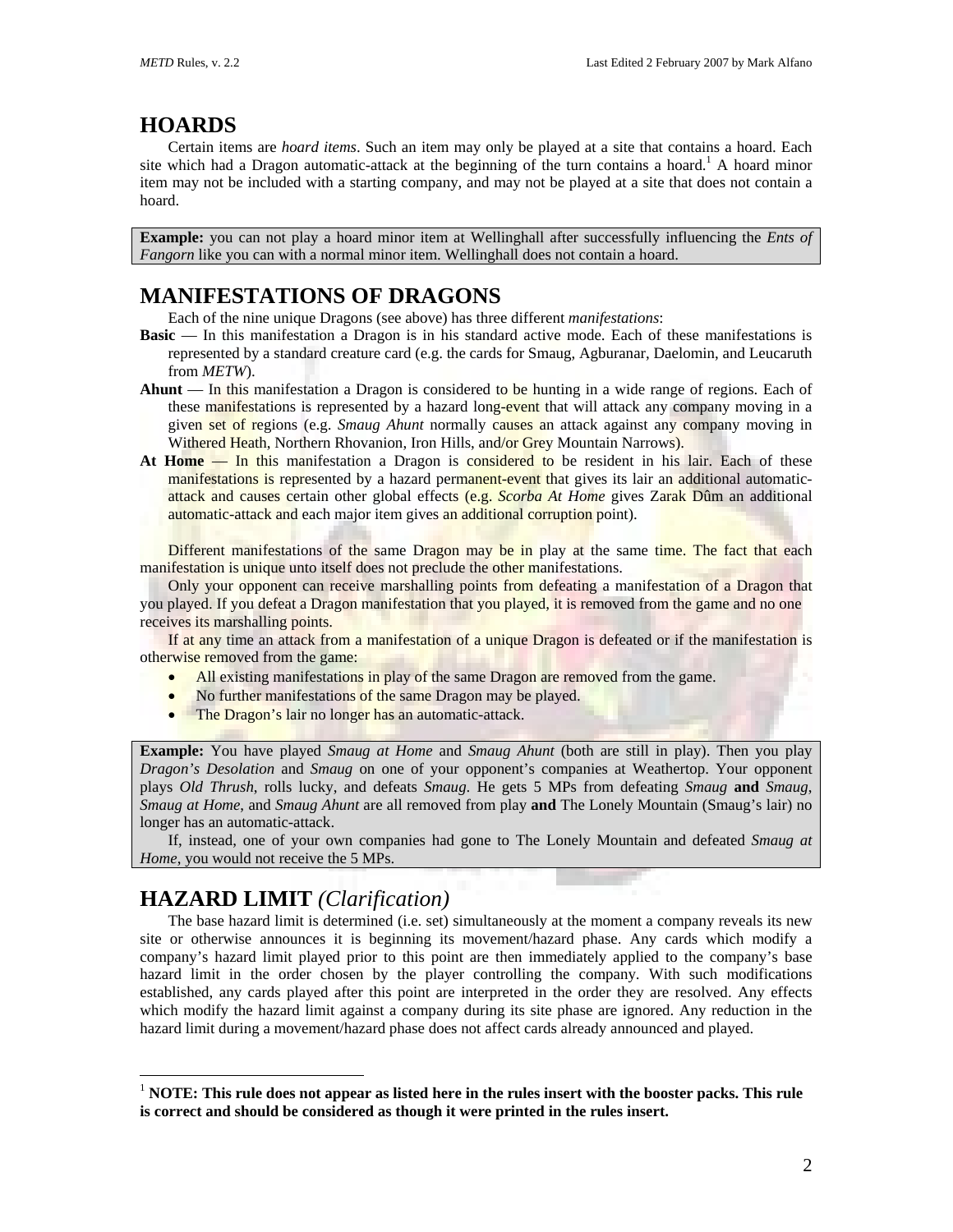## **CHARACTERS FACING MULTIPLE STRIKES**

When certain *Middle-earth: The Dragons* cards are played, a character may be assigned to receive more than one strike from a given attack. Such a character must face a strike sequence for each strike he is assigned to face. If a character is tapped or wounded following one of these strike sequences, he must then accordingly modify his prowess for any following strike sequences. If a character is eliminated or otherwise removed from play before he has faced all of his assigned strikes, those strikes he has yet to face are then considered to be successful (i.e. they have no further effect).<sup>2</sup>

## **REMOVING CORRUPTION CARDS**

A character may chose to ignore the restriction that he tap to remove a corruption card (as printed on a corruption card), and suffer a -3 penalty to the dice roll to remove it. This means a character can remain untapped and still attempt to remove a corruption card (the roll is modified by -3), **or** that he can attempt to remove a corruption card even if he is already tapped or wounded (the roll is modified by -3).

A character may only attempt to remove each corruption card once per turn if he ignores the tapping restriction to do so.

**Example:** During his organization phase, Beorn has 3 corruption cards: *Lure of Nature*, *Lure of Expedience*, and *Lure of the Senses*. He taps and rolls to attempt to remove the L*ure of the Senses*; his roll iss an 8, so the card is removed (greater than 6 was required). If, instead, Beorn had not tapped for this attempt, he would have failed (he would have needed to roll a 10 or better). He then rolls to attempt to remove *Lure of Nature*; his roll is a 6 modified by -3 for a net result of 3, so the card is **not** removed (greater than 4 was required). Finally, he rolls to attempt to remove *Lure of Expedience*; his roll is a 9 modified by -3 for a net result of 6, so the card is removed (greater than 5 was required).

#### **THE SIDEBOARD**

With the publication of *Middle-earth: The Dragons*, the number of different resource and hazard strategies increases dramatically. To enable players to react to more specific strategies during play, the sideboard size is increased by five (e.g., from 15 to 20 for the 1-deck and 2-deck games, from 20 to 25 for the 3-deck game, etc.).

At the end of your opponent's untap phase, if your opponent's Wizard is in play, you may at this point bring up to five hazard cards from your sideboard to your discard pile; **or**, if your play deck has at least 5 cards, you may bring one hazard card directly from your sideboard into your play deck (reshuffle). If you move cards from your sideboard in this fashion, the hazard limit for each of your opponent's companies is reduced to half of normal (round up, e.g., a hazard limit of 2 becomes 1, a hazard limit of 3 becomes 2, etc.).

#### **REGION MOVEMENT LIMITATION**

Normally, a company moving with region movement may lay down a maximum of four region cards. If a company moving with region movement is using effects that allows additional region cards to be laid down, no more than six regions may be used.

## **MANY A GLEAMING GOLDEN HOARD**

*A Scenario for Middle-earth: The Dragons* 

To play this scenario, each player will need at the **very** least one starter deck and several boosters from *Middle Earth: The Wizards* **plus** some *Middle Earth: The Dragons* (*METD*) booster packs – the exact number of which will depend on the chosen victory conditions.

#### **Special Rules**

 $\overline{a}$ 

Each player is attempting to acquire and store "lost treasures." A lost treasure must be a hoard major or hoard greater item played at a Dragon's lair. When such an item is played with one of his characters, a

<span id="page-2-0"></span><sup>2</sup> **NOTE: This rule does not appear as listed here in the rules insert with the booster packs. This rule is correct and should be considered as though it were printed in the rules insert.**